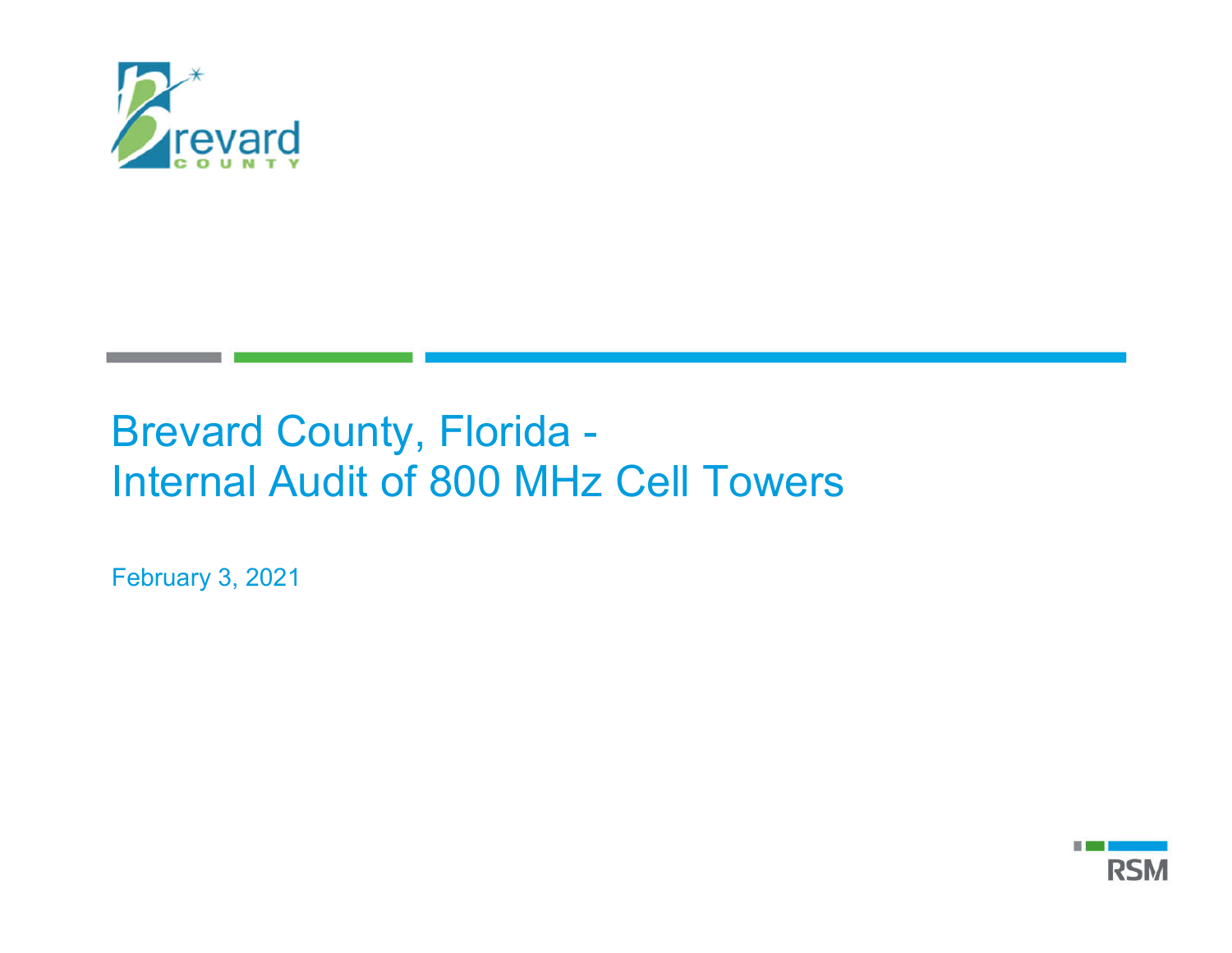

# **TABLE OF CONTENTS**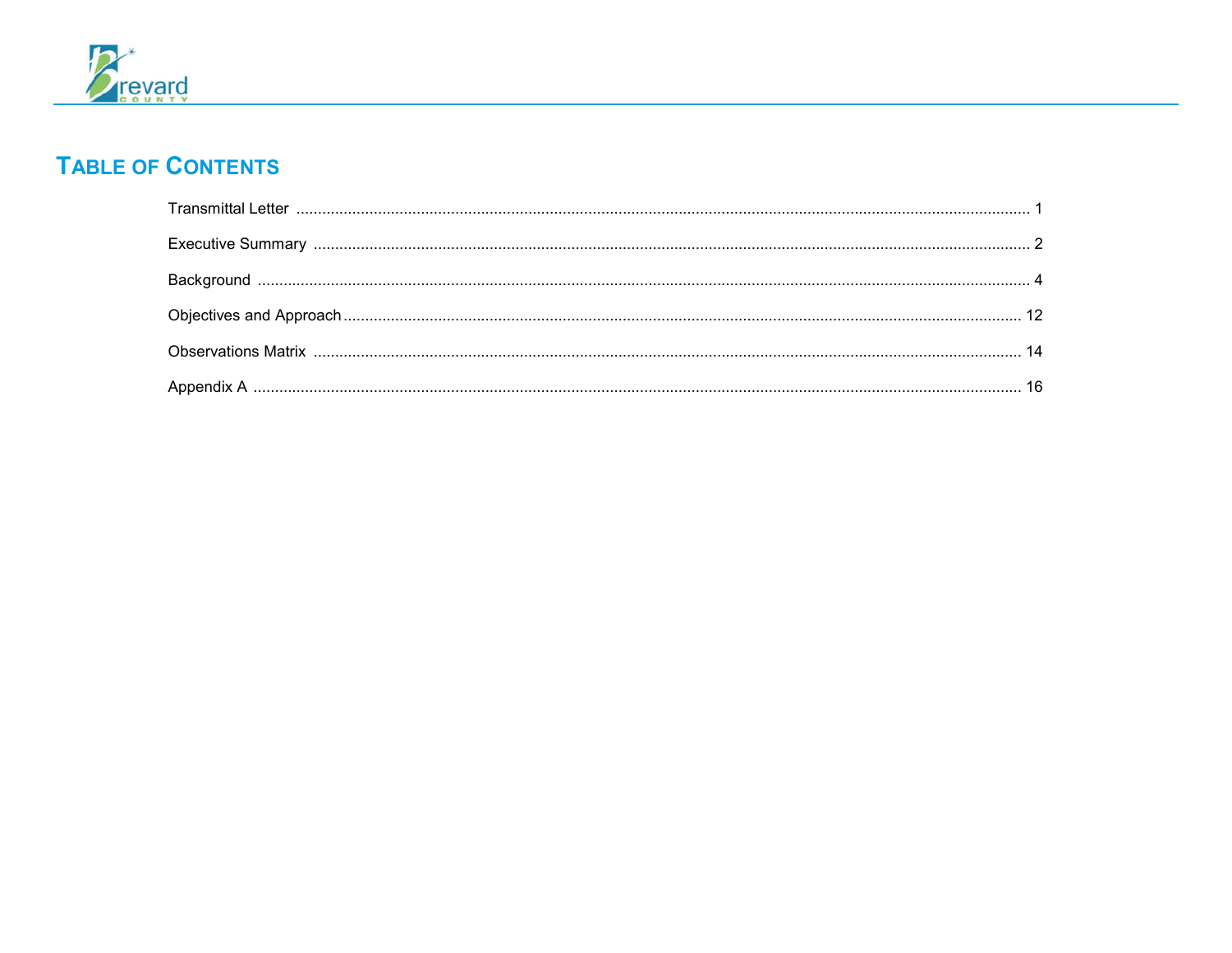### **TRANSMITTAL LETTER**

February 3, 2021

The Audit Committee of Brevard County, Florida 2700 Judge Fran Jamieson Way Viera, FL 32940

Pursuant to the internal audit plan for fiscal year ("FY") 2020-2021 for Brevard County ("County"), approved by the Board of County Commissioners (''BoCC"), we hereby present the internal audit of Brevard County's 800 MHz Cell Towers. We will be presenting this report to the Audit Committee at the next scheduled meeting on February 17, 2021.

Our report is organized into the following sections:

| <b>Executive Summary</b>       | This provides a high-level overview and summary of the observations noted in our internal audit of the County's<br>Towers.                                                                                       |
|--------------------------------|------------------------------------------------------------------------------------------------------------------------------------------------------------------------------------------------------------------|
| <b>Background</b>              | This provides an overview of the County's Towers, as well as relevant background information.                                                                                                                    |
| <b>Objectives and Approach</b> | The internal audit objectives are expanded upon in this section as well as a review of our approach.                                                                                                             |
| <b>Observations Matrix</b>     | This section includes a description of the observations noted during our internal audit and recommended<br>actions, as well as Management's response including responsible party, and estimated completion date. |

We would like to thank the staff and all those involved in assisting our firm with this internal audit.

Respectfully Submitted,

RSM US LLP

*Internal Auditors*



#### **RSM US LLP**

7351 Office Park Place Melbourne, Florida 32940-8229 **T** 321 751 6200 **F** 321 751 1385 www.rsmus.com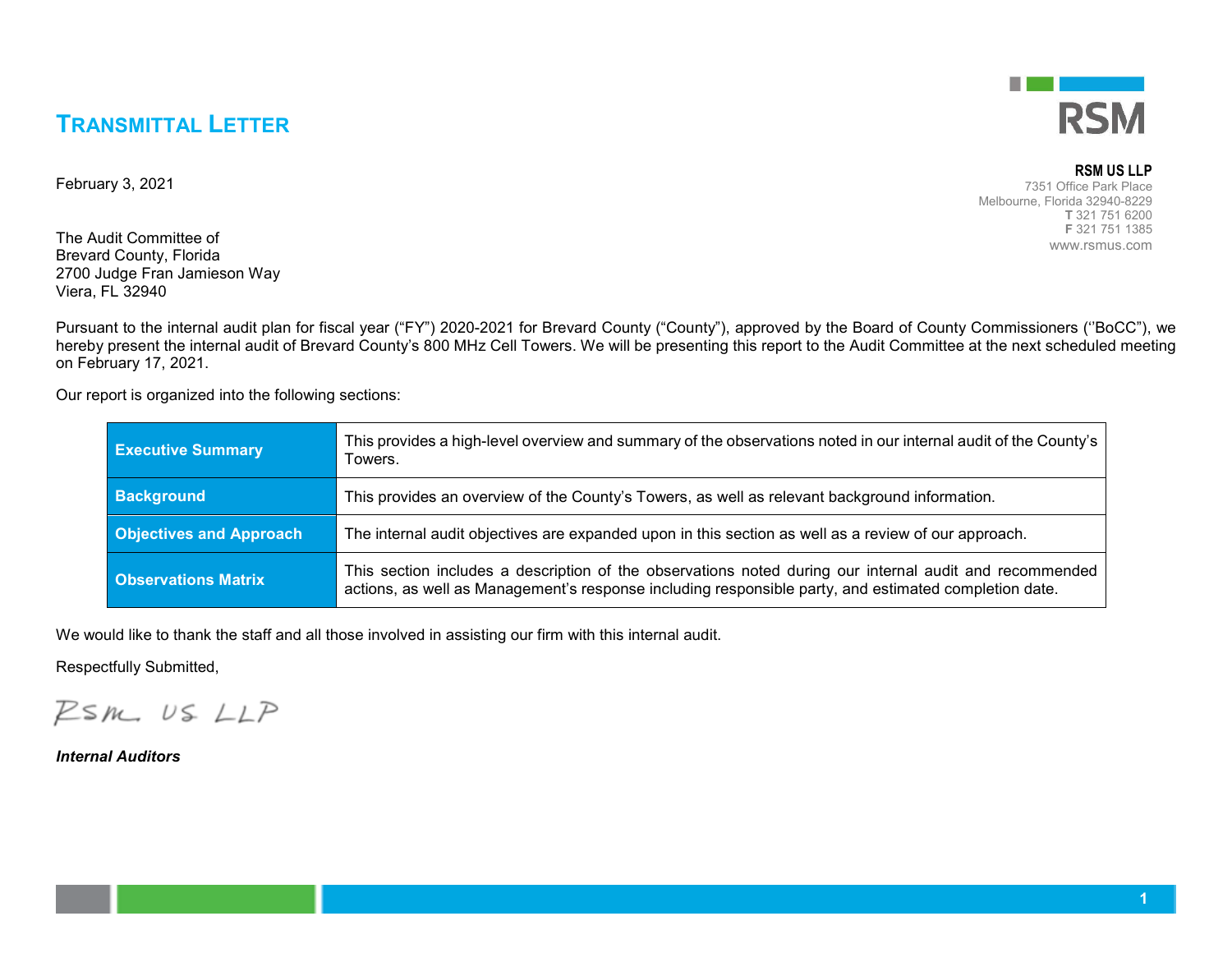

### **EXECUTIVE SUMMARY**

#### **Background**

Brevard County's Public Safety Radio program primarily serves to provide an effective county-wide radio communications system in support of the needs of public safety agencies and first responders. The FY20 expenditures budget for the program was \$1,522,646, with the majority of funding coming from the agencies using the radio system and 6% of funding allocated from the General Fund. The County engages with carriers in the Wireless industry through tower license agreements, which allow the carrier to use existing County-owned towers or County-owned property in the provisioning of telecommunications service. Revenues from these license agreements serve to reduce the costs associated with on-going tower maintenance, as approved by the Board of County Commissioners on a case-by-case basis. In FY20, license agreement revenues contributed approximately 16% of the total expenditure budget.

The County currently operates eleven (11) towers and has engaged in seven (7) license agreements with cellular carrier and tower companies. Two (2) of the seven (7) carrier license agreements are currently under an abatement period, and will begin generating revenue in the coming years. One of the seven license agreements is a ground lease for a communication tower on County property.

The roles and responsibilities related to tower management are currently allocated between the Emergency Management/Public Safety Radio Program, Planning & Development, and Asset Management departments. Planning & Development is responsible for administering and enforcing compliance with County zoning, site planning and building permit regulations. Asset Management is charged with tower guardianship and proper records retention. Emergency Management - having the most significant role in the process - is responsible for initial negotiations with carrier companies, ongoing vendor management, and the general maintenance and operations of towers on County-owned properties.

#### Objectives and Scope

The objectives of the internal audit of the County's Towers included the following:

- Evaluate governance process for compliance with applicable Florida Statutes and County Ordinances.
- Assess the adequacy of County Administrative Orders and other related policy and procedures documentation.
- Assess the design and implementation of operational, financial, and compliance related controls within the tower management process.
- For active carrier agreements during FY19 and FY20, determine that payments were received in accordance with contractual terms.

Our scope period was October 1, 2018 through September 30, 2020. Fieldwork was performed from December 2020 through January 2021. Our approach included interviewing key members of the Emergency Management department and review of the County's Wireless Telecommunication Master Plan, as well as applicable Administrative Orders and internal policies. Carrier license agreements and evidence of related payments were also assessed.

At the conclusion of this audit, we summarized our findings into this report. We have reviewed the results with the appropriate persons in Management, and have incorporated Management's response into report.

#### Overall Summary / Highlights

The observations identified during our assessment are detailed within the pages that follow. We have assigned relative risk or value factors to each observation identified. Risk ratings are the evaluation of the severity of the concern and the potential impact on the operations of each item. There are many areas of risk to consider in determining the relative risk rating of an observation, including financial, operational, and / or compliance, as well as public perception or 'brand' risk.

### **Summary of Observation Ratings High Moderate Low**

| 800 MHz Cell Towers |  |  |
|---------------------|--|--|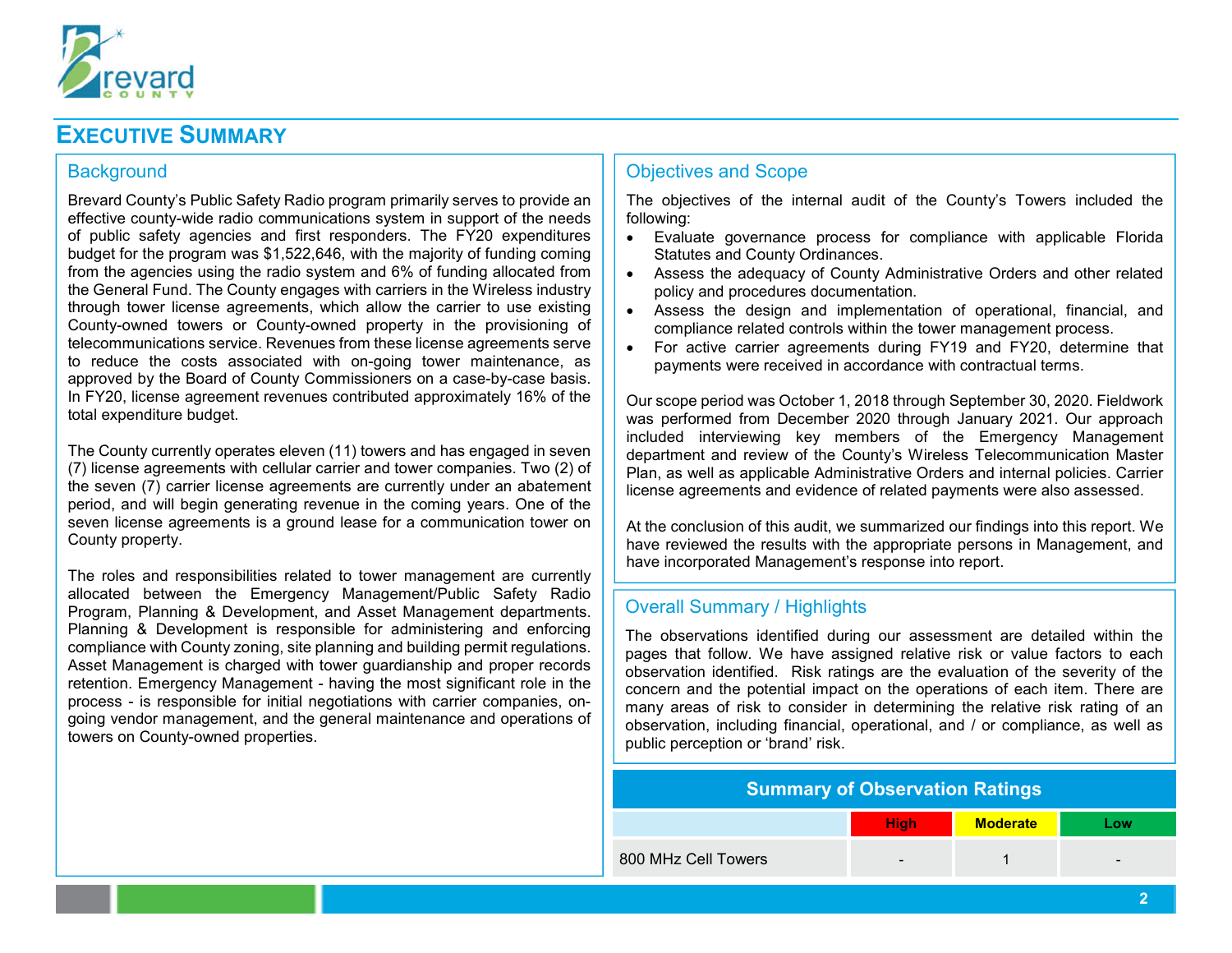

# **EXECUTIVE SUMMARY – CONTINUED**

### Observations Summary

There was one observation identified during this internal audit, as listed below. Detailed observations are included in the observations matrix section of the report.

| Summary of Observations                                                                              |        |
|------------------------------------------------------------------------------------------------------|--------|
| <b>Observations</b>                                                                                  | Rating |
| Governance and Update to the Strategic Plan for the Cell Tower Management Process<br><b>Moderate</b> |        |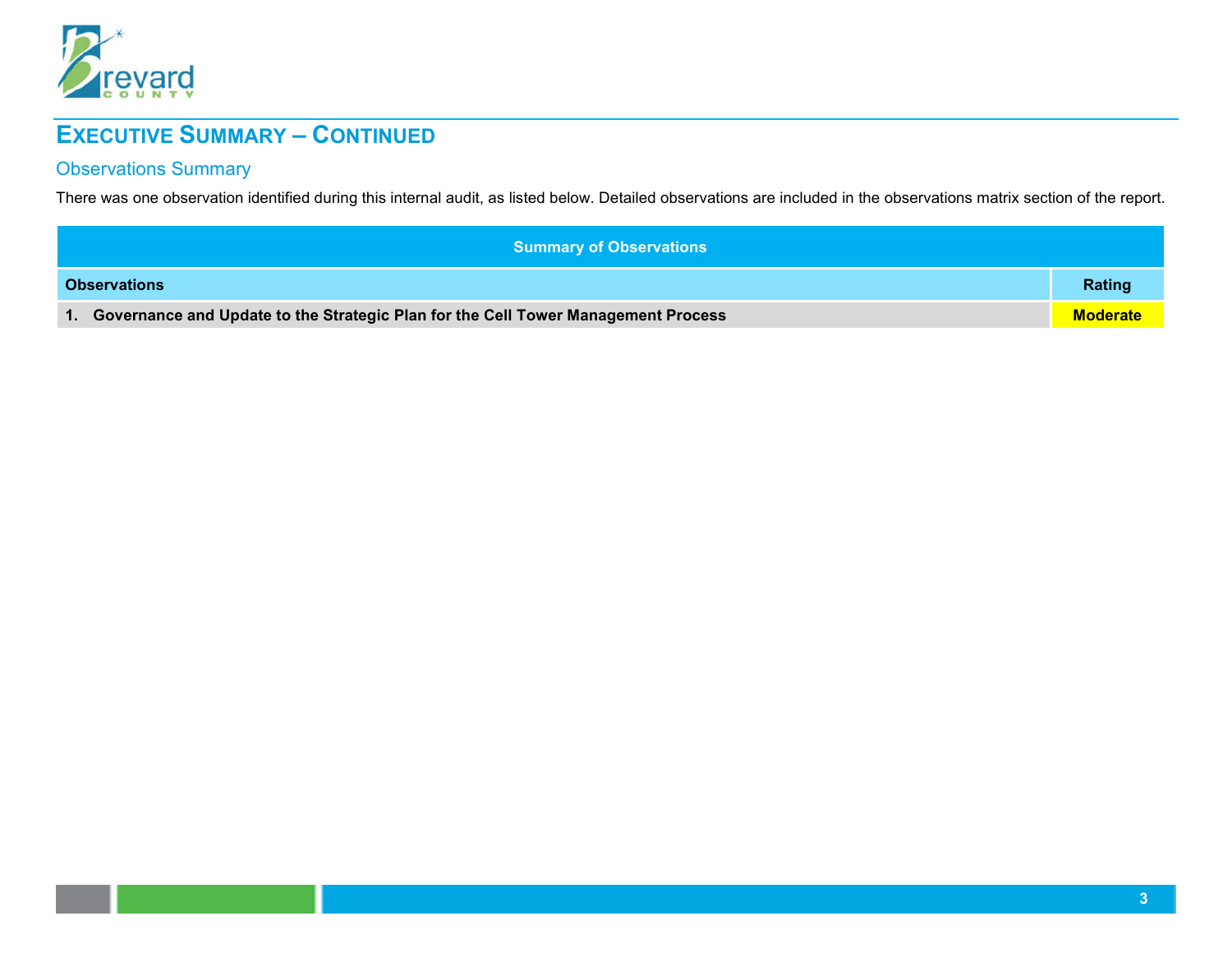

### **BACKGROUND**

### County Towers

As part of the County's Wireless Telecommunications Master Plan, the County has identified certain plots, parcels, or tracts of County land which house, or have the potential to house, telecommunication towers - including the Public Safety 800 MHz Radio Towers associated with the revenue generating license agreements between the County and cellular carrier companies. However, the primary function of County-owned Towers is to serve as the County's public safety communications systems. Currently, there are eleven (11) County towers that operate on County-owned property, as shown below. Additionally, there is one tower owned by American Tower, LP located on leased County-owned property.

| #     | <b>Location</b>                                          | <b>Established</b> |
|-------|----------------------------------------------------------|--------------------|
| 1     | 4950 Highway 1<br>Scottsmoor, FL 32754                   | 2015               |
| 2     | 1141 Day Street<br>Titusville, FL 32780                  | 2016               |
| 3     | 866 Campt Road<br>Cocoa, FL 32927                        | 2019               |
| 4     | 1746 Cedar Street<br>Rockledge, FL 32955                 | 2019               |
| 5     | 140 Malabar Rd. SE<br>Palm Bay, FL 32909                 | 2019               |
| 6     | 1167 Tequesta Dr.<br>Barefoot Bay, FL 32976              | 2016               |
| 7     | 55 N Osceola Dr.<br>Indian Harbor Beach, FL 32937        | 2017               |
| 8     | 4660 Tom Warriner Blvd.<br>Cocoa Beach, FL 32931         | 2019               |
| 9     | 2800 Highway A1A<br>Melbourne Beach, FL                  | 2019               |
| 10    | 2575 North Courtenay Parkway<br>Merritt Island, FL 32953 | 2019               |
| 11    | 1515 Sarno Rd.<br>Melbourne, FL 32935                    | 2019               |
| $12*$ | I-95 and Turtle Mound Rd.<br>Melbourne, FL 32940*        |                    |

**\*Note:** Tower #12 operates on County-owned land, but is owned by American Tower, LP.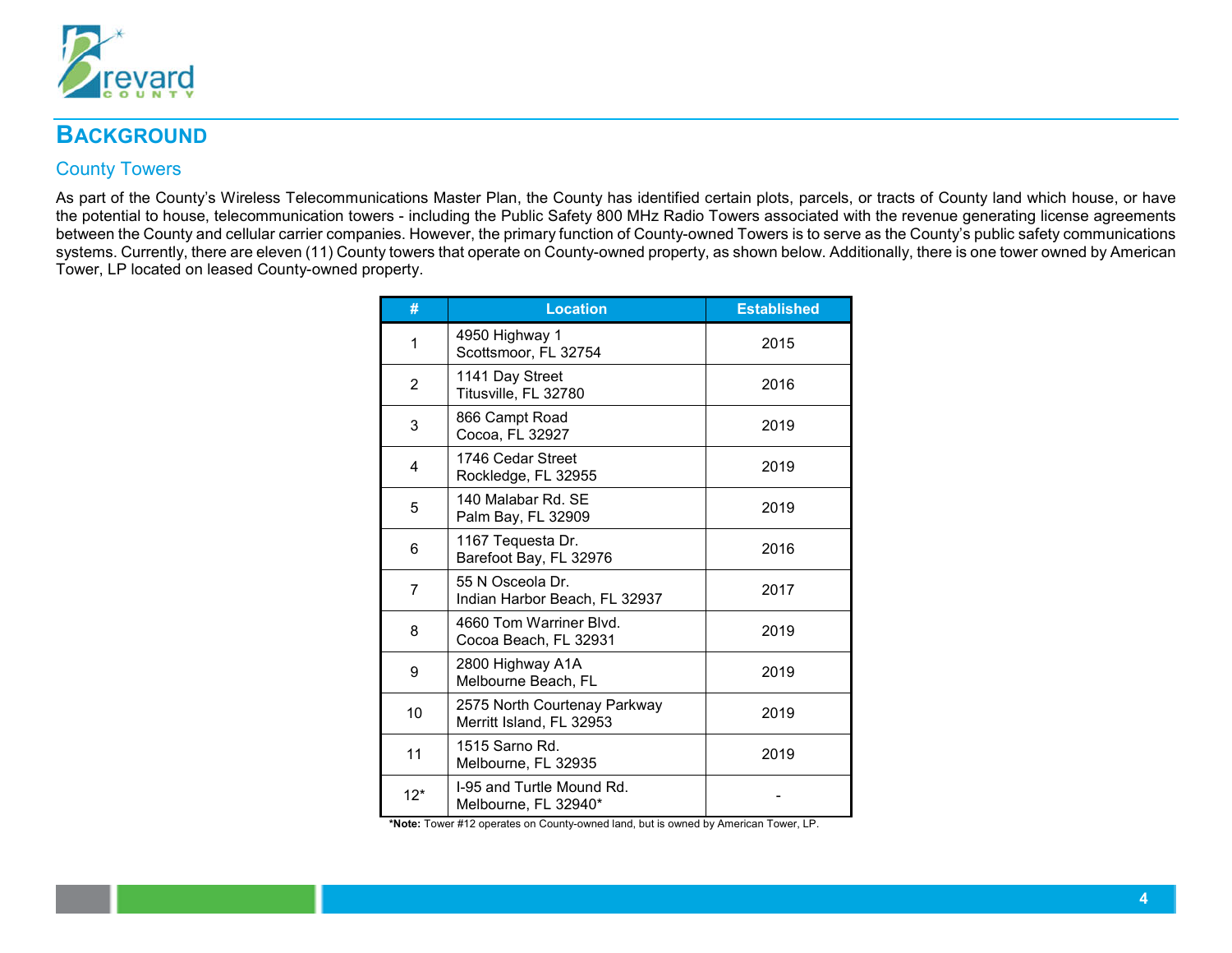

#### Wireless Telecommunications Master Plan

In recognition of the increasing need to provide wireless telecommunication capabilities across the County, Brevard County (the County) intends to manage wireless network expansions through a centralized process which promotes expeditious review of related contracts and efficient infrastructure installations without compromising site development standards - especially in residential and scenic coastal areas. To assist the County in documenting these objectives and the plan to achieve such outcomes, a third party firm was contracted in 2014 for the development the Wireless Telecommunications Master Plan (Master Plan). The Master Plan addresses concerns about the proliferation of telecommunications infrastructure from the standpoint of aesthetics, public safety and fair deployment practices, and the legal implications of upholding both the public and private interest involved. The Master Plan serves as a general planning tool for the development of planning policies for future wireless communications infrastructure and the identification of County-owned properties that can be part of network deployment solutions for service providers.

In consideration of Brevard County's growing population, the Master Plan lays the ground work to protect community aesthetics by planning for well-sited and welldesigned infrastructure, as well as the avoidance of an excess number of telecommunication facilities. The Master Plan addresses the safety of telecommunication facilities and avoidance of potential damage to people and property. Additionally, the Master Plan outlays an organized and efficient means for partnering with the cellular service industry in providing public infrastructure to support the citizenry and subscriber base Countywide.

#### Administrative Order-60

Administrative Order-60 (AO-60) outlines the policies in place regarding requests for the use of County-owned telecommunication facilities, as well as the roles and responsibilities of the parties involved. AO-60 applies when the County is presented with an unsolicited written offer (or "request") for antenna space (co-location) on existing County-owned towers or an unsolicited written offer to utilize available pre-approved County-owned property (as identified per the Master Plan) for a new commercial communications tower. Additionally, AO-60 applies when the County opts to advertise surplus County-owned tower antenna space with the intention of entering into a contract with a carrier licensee.

#### Roles and Responsibilities

AO-60 provides guidance on the roles and responsibilities of the various County departments and parties involved in the process. Roles and responsibilities for the parties specified in AO-60 include:

- Planning & Development Department
	- $\circ$  Responsible for review of unsolicited written request and/or new telecommunication tower construction from wireless communication companies on County-owned properties, in conjunction with Emergency Management
	- $\circ$  Responsible for administering and ensuring/enforcing compliance with Brevard County zoning, site planning and building permit regulations
- Emergency Management Department
	- Responsible for review of unsolicited written request and/or new telecommunication tower construction from wireless communication companies on County-owned properties, in conjunction with Planning and Development
	- o Responsible for coordination of vendor services for construction, installation, maintenance, and repair of County-owned towers
	- $\circ$  Responsible for coordination with County departments responsible for license(s) legal review, risk management, and insurance
	- $\circ$  Responsible for coordination of the licensee's requirements with respect to access, and any potential future needs, with the County departments responsible for the requested property where the existing/future tower is or will be located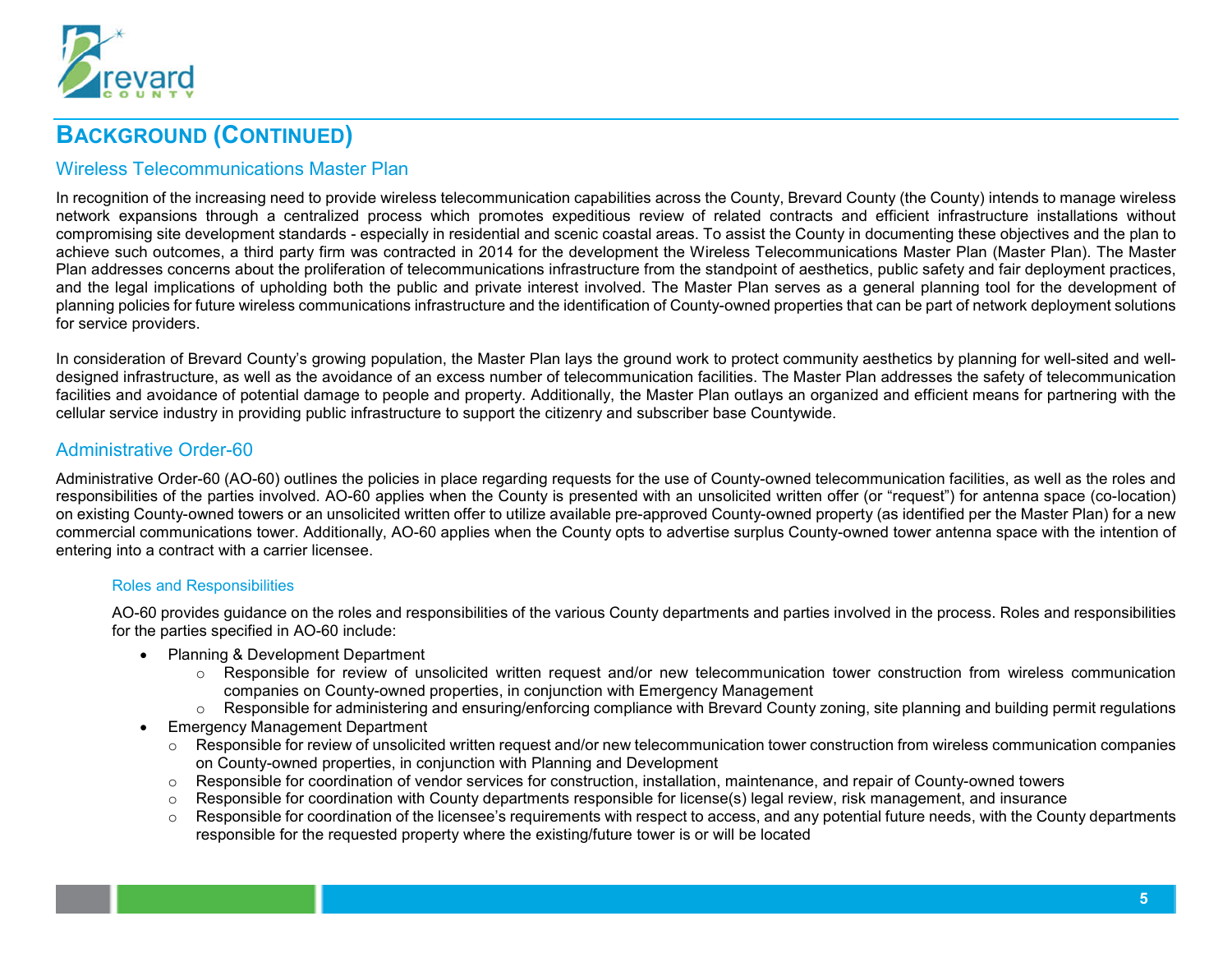

Administrative Order AO-60 (Continued)

#### Roles and Responsibilities (Continued)

- Purchasing Department
	- o Responsible for administering purchasing policies and administrative orders, as specified within the Brevard County Board of County Commissioners Purchasing Procedures Manual
	- o Facilitate selection of vendor services for construction, installation, maintenance and repair of County-owned towers in alignment with the standard Purchasing policy requirements
	- o Responsible for the award of licenses for antenna space
- Board of County Commissioners
	- $\circ$  Responsible for the allocation of revenue generated via County-owned wireless communication facilities
		- Revenue generated via County-owned towers that are part of the public safety radio system (i.e. all eleven towers) is specifically dedicated to the maintenance and operations of that radio system
- Prospective Licensee
	- o Responsible for obtaining building permits, site plan approval, conditional use permits and FCC licenses, as needed
	- o Responsible for providing structural analysis, if needed, stamped by a State of Florida Registered Professional Engineer (PE)
	- $\circ$  Responsible for providing radio frequency analysis, if needed, stamped by a State of Florida Registered Professional Engineer (PE)

#### **Procedures**

AO-60 also defines the specific procedures that shall be utilized when the County is presented with an unsolicited written offer for County-owned tower antenna co-location or an unsolicited written offer to utilize available pre-approved County-owned property, listed in the Master Plan, for the construction of a new tower. Requests may be submitted online through either Planning & Development or Emergency Management's respective page on the County's official website. Any requests received by Planning & Development are immediately forwarded to Emergency Management for a detailed review of the request's validity. All tower service requests received are required to undergo a staff analysis performed by Emergency Management within thirty (30) business days of request submission. Per AO-60, the following considerations are assessed:

- Co-Location
	- o Availability of antenna tower capacity and ground space
	- $\circ$  Requirements of the potential licensee(s) with respect to access, tower loading, ground space and utilities, and any potential future needs for the requested space by County, State or Federal Agencies
- New Tower
	- $\circ$  Availability of ground space and compatibility with pre-established requirements included in the Master Plan for the requested location
	- o Any potential future needs for the requested space by County, State, and Federal Agencies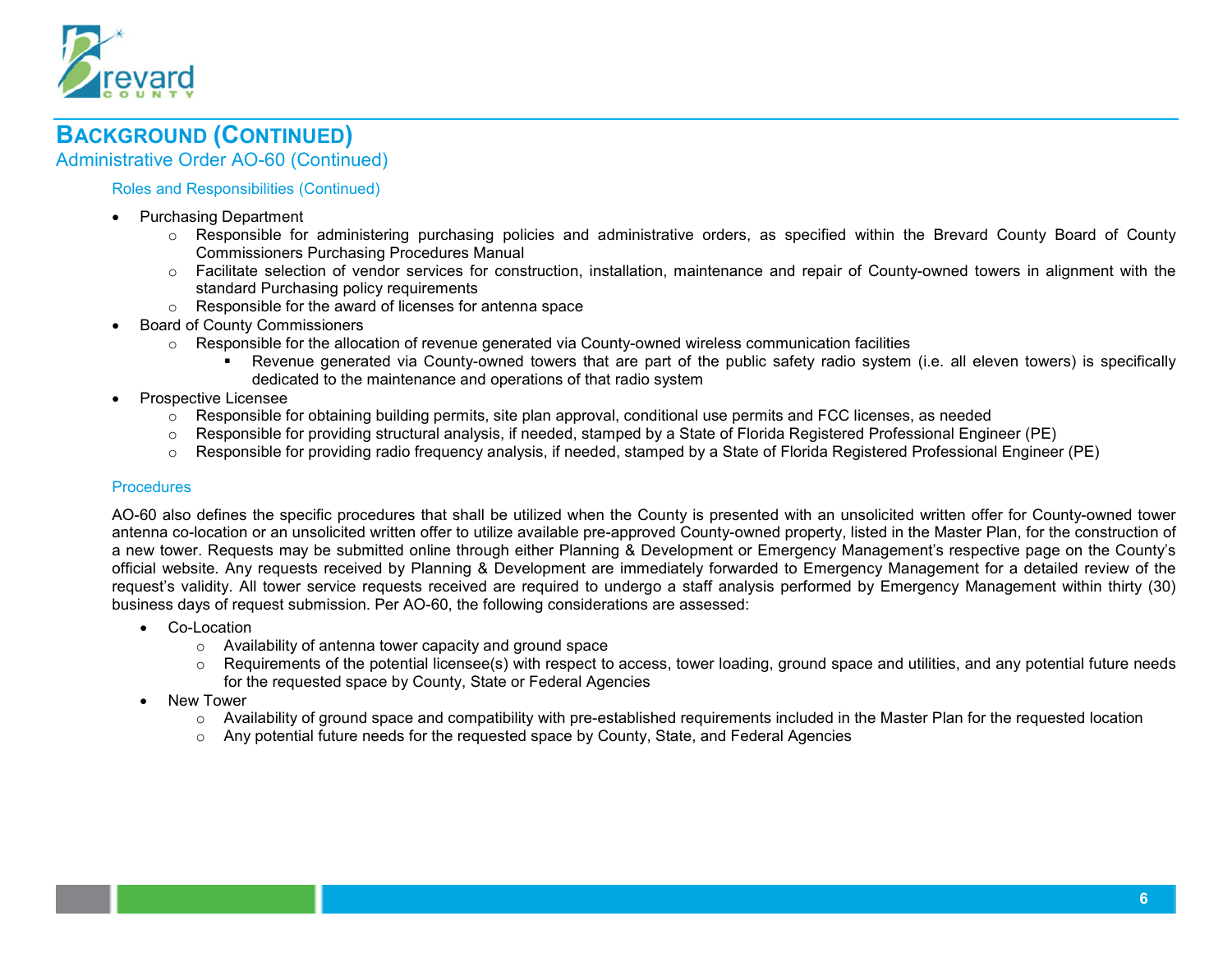

### Administrative Order AO-60 (Continued)

#### Procedures (Continued)

After analysis, a decision shall be reached regarding whether the potential licensee's request is acceptable or deficient/not compatible with the preestablished requirements included in the Master Plan. If a request is determined to be deficient, a notice of non-compliance shall be sent to the applicant detailing the issues identified during review, as well as a description of the following options for remediation:

- Co-Location
	- $\circ$  Request may be amended by the potential licensee within thirty (30) business days after receiving the notification
	- $\circ$  If an amendment is not received within thirty (30) business days on a deficient request, the application will be withdrawn by the County
- New Tower
	- $\circ$  Prospective licensee may request County approval (via Planning & Development) to file a joint conditional use permit application pursuant to Sections 62-1901 and 62-1953, Brevard County Code
		- If no request is received within thirty (30) business days, the application will be withdrawn by the County

If a request for a co-location is found to be acceptable, Emergency Management will present the request to the Board of County Commissioners (BOCC) for review and approval. Once approved by the BOCC, Emergency Management will create an Invitation to Bid (ITB), detailing the requirements of the requested service(s), which is then provided to the Purchasing department. Purchasing will then advertise the ITB in an effort to solicit bids for the available space from all interested parties, following the guidelines laid out in the approved Brevard County Purchasing Policies and Procedures Manual. Following completion of the procurement process, Purchasing will approve the qualified carrier(s) ("licensee") to award a license. After potential licensee(s) have been selected, Emergency Management will work with the Legal department to negotiate the terms of the license agreement with the selected carrier. After negotiations are completed, the license agreement is drafted and submitted for review and approval by the County Manager or designee. After the appropriate approvals have been obtained, the licensee may begin the permitting process through Planning & Development. Additional technical reviews and permitting processes will proceed, as required.

If a request for the construction of a new tower is deemed acceptable by the County, a new location for the tower will be selected and presented at a Public Hearing for approval. If approval is granted, Emergency Management will create an ITB for the construction of a new tower. Purchasing will then advertise the ITB to solicit bids for the available location from all interested parties. The County follows the standards defined in the approved Brevard County Purchasing Policies and Procedures Manual during the solicitation process. Once the procurement process is completed and potential licensee(s) have been selected, Emergency Management will work with the Legal department to complete the negotiation process. Once negotiations commence, a license agreement is drafted for review and approval by the County Manager or designee. After approval, the licensee may begin the permitting process through Planning & Development. Additional technical reviews and permitting process will proceed, as required.

In certain situations the County may desire to electively make surplus County-owned tower antenna space available. Under these circumstances, the Director of Emergency Management (or designee) is required to produce technical requirements related to the election, as needed. Purchasing will then follow the procurement process defined in the approved Brevard County Purchasing Policies and Procedures Manual to solicit bids for the available space from all interest parties.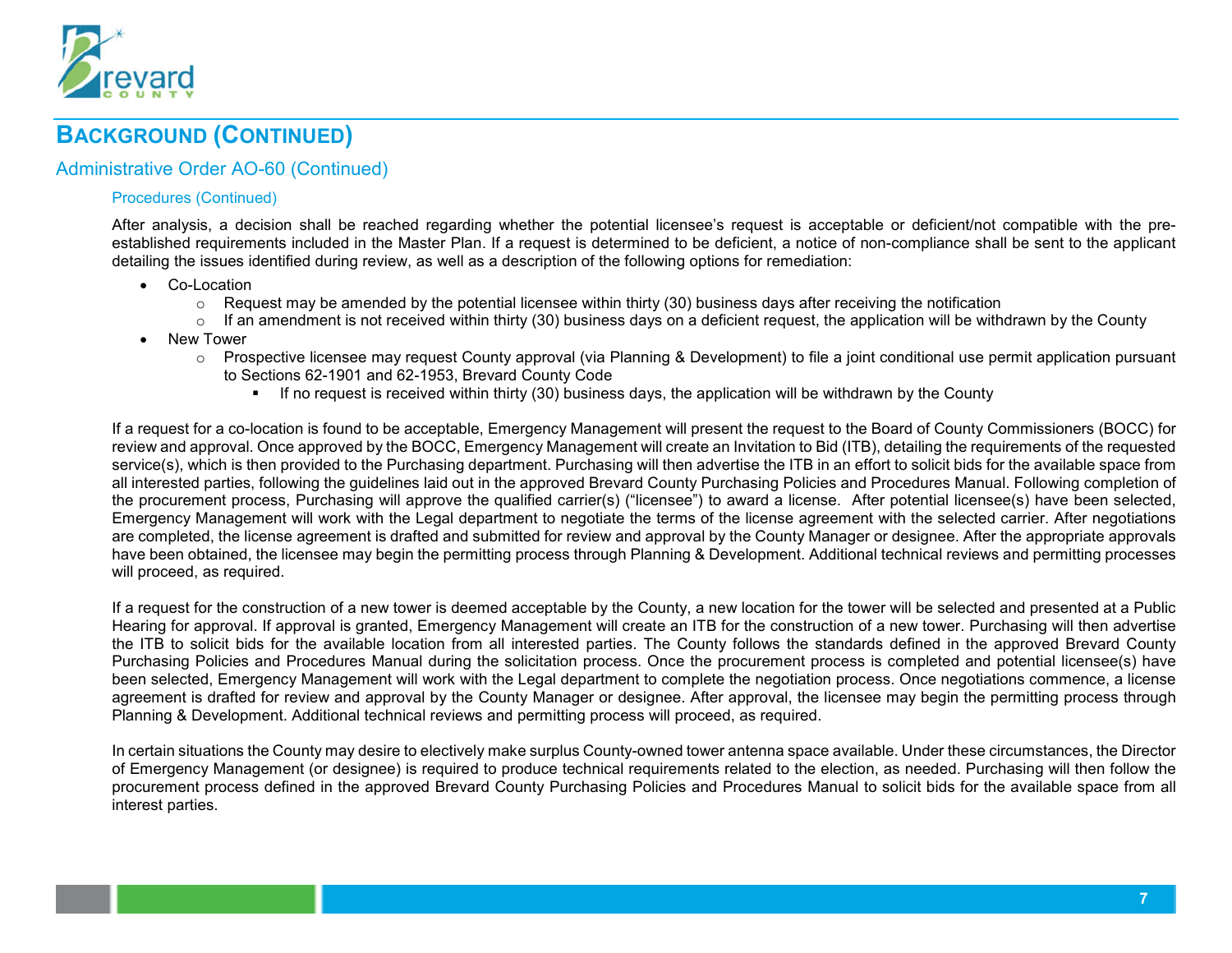

### Administrative Order AO-60 (Continued)

#### Accountability (Continued)

The Office of Emergency Management is charged with the consistent adherence to AO-60, as well as the management of the County's 800 MHz Tower Program. Emergency Management is responsible for the general maintenance, operations, contract monitoring, and vendor management of towers on County-owned properties. Additionally, Emergency Management is tasked with ensuring that best practices are adhered to by maintenance vendors and wireless communication companies on County-owned properties.

#### Tower Licensing Agreements

Use of County-owned Towers is made available to service providers/carriers through a Licensing Agreement (i.e. Contract), wherein the County agrees to grant a service provider/carrier (Licensee) the right to use County property upon which a tower and related structures are located, in exchange for rental payments. License Agreements serve an important public purpose as a Licensee's antennas and equipment are instrumental in providing telecommunication services to a significant portion of the population in the surrounding area. Additionally, the rental payments made to the County contribute to funds needed for the continuous maintenance of each tower and the related equipment.

As previously noted, the primary function of the radio towers is to serve as the County's public safety communications systems. Thus, Licensing Agreements specify that a licensee has the right to the continued use of the property so long as the Licensee's use of the property does not interfere with the operation of the County's emergency communications system, which holds precedence over the Licensee's use of the property. Towers are administered/controlled by the Emergency Management department on behalf of the County for the purpose of supporting the County-wide public safety radio communications network.

All Licensing Agreements are subject to negotiations with the licensee, facilitated by Emergency Management and the County's Legal department. The negotiation process is intended to determine the License Agreement's term, pricing, and escalation percentage before the agreement may be finalized. In general, License Agreements set a minimum term of 20 years and may include an option to renew at specified time intervals. Before tower services are advertised for bid, a minimum price threshold is set to prevent Carriers from submitting unreasonably low bids for tower services. The minimum price is determined by Emergency Management through review of similar private sector contracts and communication with County contacts within the industry. Every License Agreement is unique with respect to tower pricing and compensation to the County. Pricing depends on the value of Tower use to the carrier. Considerations such as how the license fits into the carrier's larger network plan and design, tower value and specifications (tower height, capacity, etc.) and other available comparable options all effect license pricing. Further, the County negotiates an escalation percentage for each License Agreement to determine the percentage annual increase for the agreement. Negotiated escalation percentages generally range from 3-5%. Once the negotiation process is complete, the results are communicated to the County Manager (or designee) for review and approval before the License Agreement can be finalized. The rental payment for the initial term of a License Agreement is paid annually in advance and in full for the upcoming year.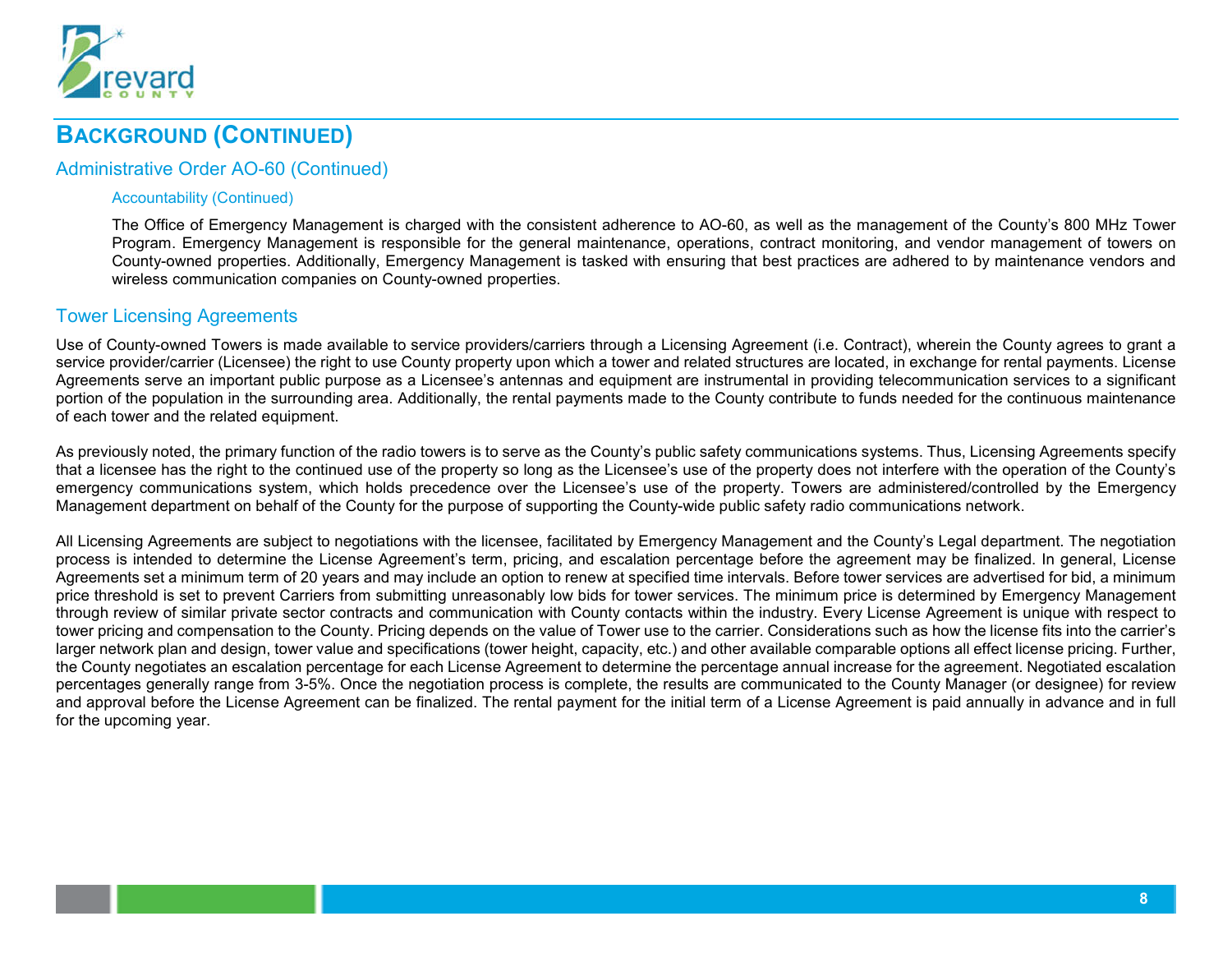

### Expenditures and Revenue for Towers

The total budget for Brevard County's public safety radio program was \$2,563,257 in FY19 and \$1,522,646 in FY20, with the primary driver for the decrease being the completion of two major capital projects for public safety code requirements during FY19. These total budget figures include expenditures related to on-going operation, maintenance, repair, and upgrade of County-owned Towers; as well as all other related line items such as salaries and benefits.

Revenues received from the licensing of County tower services provide a portion of the funding for maintenance expenditures and other necessary enhancements to the radio tower system. County revenues received from the licensing of County tower services equate to approximately 25% of the tower maintenance costs of \$958,114 and \$955,265 for FY19 and FY20, respectively. An approximate 25% revenue to maintenance expense ratio was also identified during a comparison to a similar County in Florida. (Benchmarking exercises such as this assist in gauging how well performance objectives are being executed, as well as identifying areas that require improvement or special attention.) As of FY21 Brevard County currently has five (5) active Licensing Agreements for the use of 800 MHz Radio System, accounting for revenues of \$230,947 in FY19 and \$240,025 in FY20. Additionally, there are two (2) executed agreements currently in an abatement period – revenues from these agreements have been appropriated by the Board for expenditures associated with the new Emergency Operations Center. Contract details are shown in the table below.

| <b>Contract #</b> | <b>Licensee</b>                | <b>Address of the Property</b>                              | <b>License Agreement</b><br><b>Commencement Date</b> | <b>FY20 Payment</b><br><b>Received</b> | <b>FY19 Payment</b><br><b>Received</b> |
|-------------------|--------------------------------|-------------------------------------------------------------|------------------------------------------------------|----------------------------------------|----------------------------------------|
| 2949              | New Cingular Wireless PCS, LLC | 1167 Tequesta Dr.<br>Barefoot Bay, FL 32976                 | 6/1/2015                                             | \$71,471.77                            | \$68,068.35                            |
| 3085              | SprintCom, Inc.                | 1141 Day Street<br>Titusville, FL 32780                     | 12/1/2015                                            | \$40,945.08                            | \$39,370.26                            |
| 3218              | <b>Verizon Wireless</b>        | 1141 Day Street<br>Titusville, FL 32780                     | 3/1/2016                                             | Abatement Period*                      | Abatement Period*                      |
| 3322              | <b>Verizon Wireless</b>        | 2575 North Courtenay<br>Parkway<br>Merritt Island, FL 32953 | 3/1/2016                                             | \$41,009.81                            | \$39,432.51                            |
| 3487              | American Tower, LP             | I-95 and Turtle Mound Road<br>Melbourne, FL 32940           | 12/22/2016                                           | \$46,987.26                            | \$45,618.70                            |
| 3283              | <b>Verizon Wireless</b>        | 2800 Highway A1A<br>Melbourne Beach, FL                     | 4/1/2017                                             | \$39,611.35                            | \$38,457.63                            |
| 4527              | New Cingular Wireless PCS, LLC | 1515 Sarno Rd.<br>Melbourne, FL 32935                       | 11/1/2019                                            | Abatement Period**                     | Abatement Period**                     |
|                   |                                |                                                             | <b>Totals</b>                                        | \$240,025.27                           | \$230,947.45                           |

**\*Note:** License Agreement is currently under an abatement period through 3/1/2023. Annual payments will begin on 3/1/2023 in the amount of \$32,322.67, subject to an annual increase (escalation) of 3%. \*\*Note: License Agreement is currently under an abatement period through 12/1/2021. Annual payments will begin on 12/1/2021 in the amount of \$35,295.28, subject to an annual increase (escalation) of 3%. Revenues from this contract have been allocated by the BoCC for use in the construction of a new Emergency Operations Center.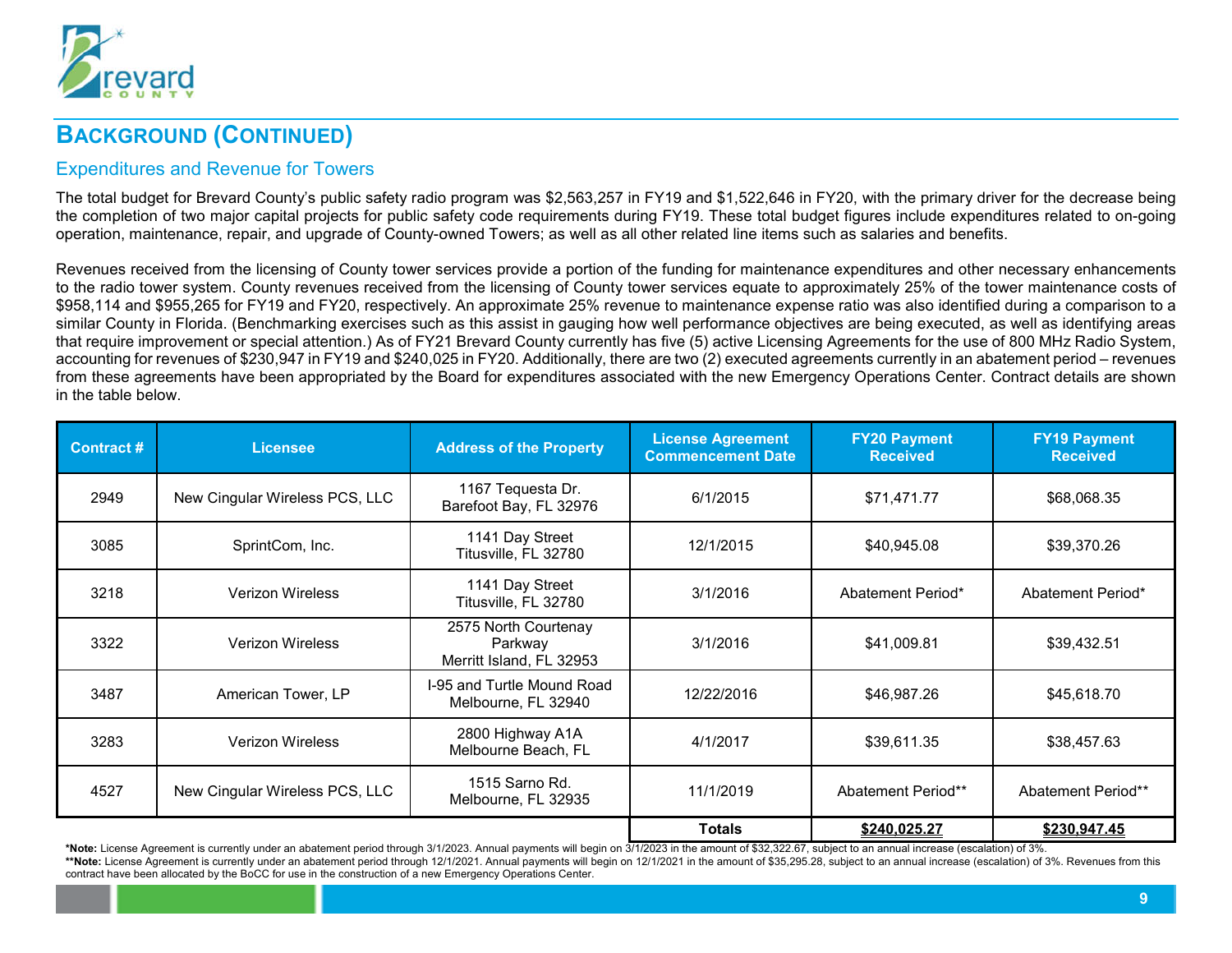

### Expenditures and Revenue for Towers (Continued)

Currently, the County has seven (7) active License Agreements with four (4) separate Carriers (Verizon, Cingular, Sprint, and American Tower). The four (4) Carriers account for all of the annual revenue derived from the licensing of County towers and property. Each License Agreement is subject to an annual escalation percentage, generally 3-5%, determined during the contract negotiation process and specified in the License Agreement. The escalation percentage is utilized to calculate the annual increase applied to payments received from the Carriers. Application of a License Agreement's stated escalation percentage explains the increase in total revenue from FY19 to FY20. Annual revenue obtained from each carrier is detailed in the graphics below:



**\*Note:** Verizon has two (2) active License Agreement which provide revenue to the County, accounting for the disproportionate revenue amount. **\*\*Note:** Cingular has two (2) active License Agreement which provide revenue to the County, accounting for the disproportionate revenue amount.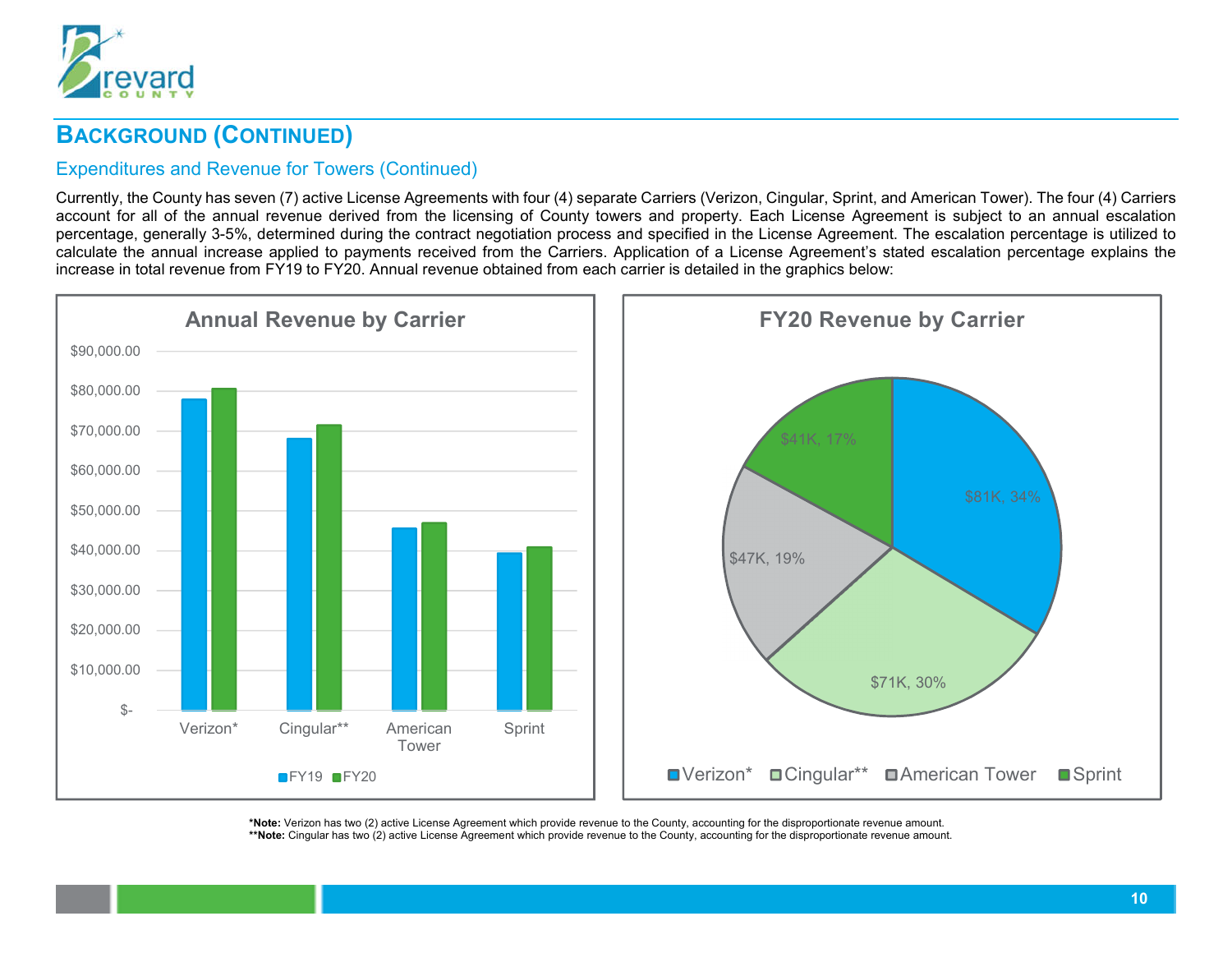

### Expenditures and Revenue for Towers (Continued)

Of the eleven (11) County towers currently in operation, five (5) towers have active License Agreements in place, in addition to a Ground License with American Tower for the use of the property. The projected annual revenues associated with the seven (7) existing active License Agreements is detailed below:



**\*Note:** The County currently has two License Agreements, one with Sprint and one with Verizon, in place for the use of this tower. The License Agreement with Verizon is currently under an abatement period, payments are set to begin on 3/1/2023.

**\*\*Note:** The License Agreement with Cingular is currently under an abatement period, payments are set to begin on 12/1/2021.

In addition to these known revenues, solicitations and active carrier negotiations are currently underway as related to four new contracts for use of the existing Indian Harbor Beach, Melbourne Beach, and Palm Bay radio towers; as well as for two new tower builds.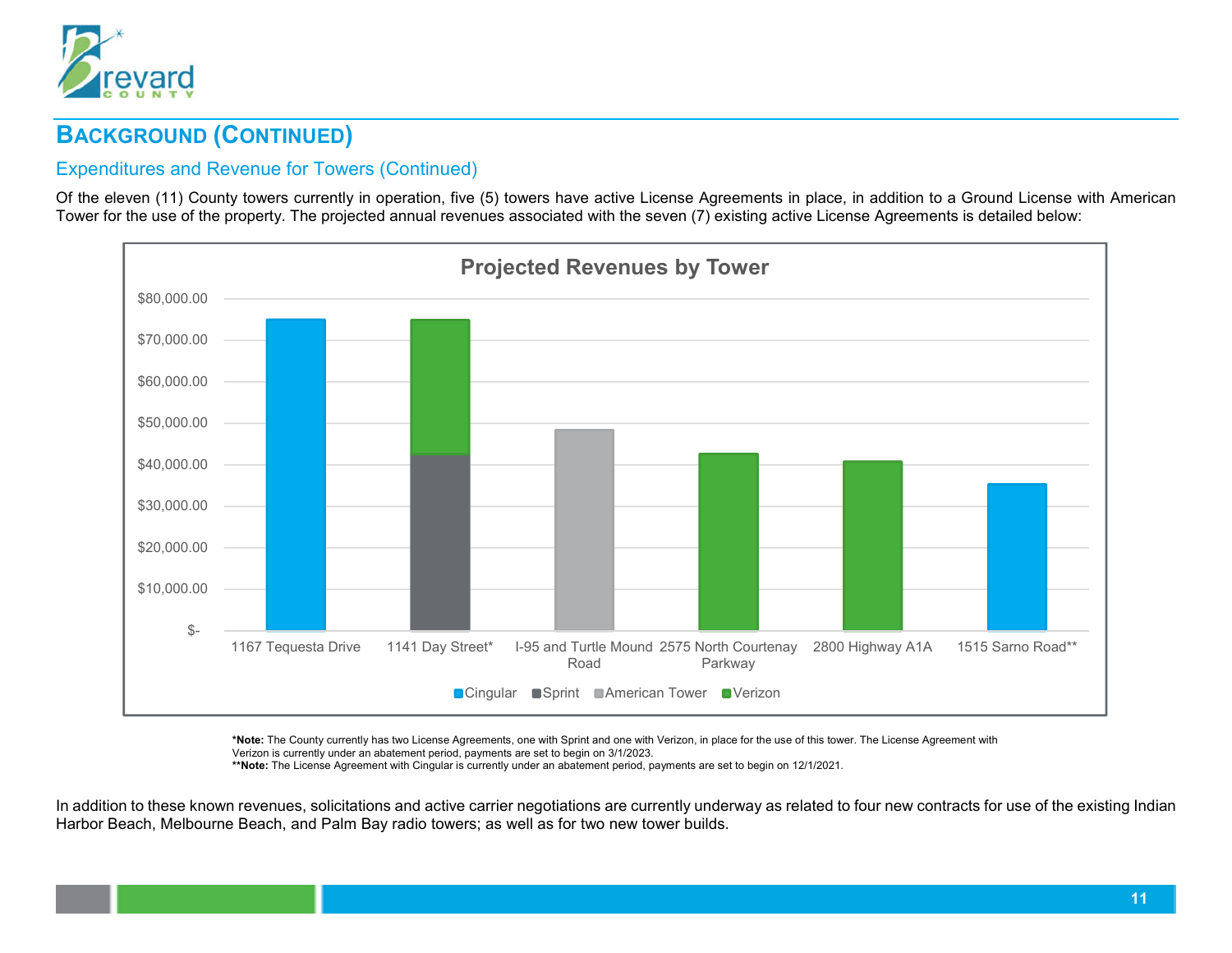

## **OBJECTIVES AND APPROACH**

### **Objectives**

The objectives of the internal audit of the County's tower management process included the following:

- Evaluate governance process for compliance with applicable Florida Statutes and County Ordinances.
- Assess the adequacy of County Administrative Orders and other related policy and procedures documentation.
- Assess the design and implementation of operational, financial, and compliance related controls within the tower management process.
- For active carrier agreements during FY19 and FY20, determine that payments were received in accordance with contractual terms.

#### **Approach**

Our audit approach consisted of the following three phases:

#### Gaining an Understanding

The first phase of this audit consisted primarily of inquiry, in an effort to obtain an understanding of the key personnel, risks, processes, and controls relevant to the objectives outlined above. The following procedures were completed as a part of this phase:

- Interviews and transactional walkthroughs facilitated by members of Emergency Management.
- Review of applicable Florida Statutes, County Ordinances, Administrative Orders and policies and procedures.
- Inspection of budgets, licensee agreements, correspondence with carriers and additional supporting documentation as necessary.

#### Detailed Testing

The purpose of this phase was to conduct analysis and perform appropriate testing, in order to validate that processes are operating as intended and data used in reporting was accurate. For each of the seven active carrier agreements, used the payment terms defined in each agreement to calculate the expected amounts due for each licensee for the fiscal years 19 and 20. Obtained the Receipts Ledger and validated that all payments were made in full in accordance with the timelines established per the contractual agreement.

#### Reporting

At the conclusion of this audit, we summarized our observations into this report. We have reviewed the results with the appropriate persons in Management, and have incorporated Management's response the report.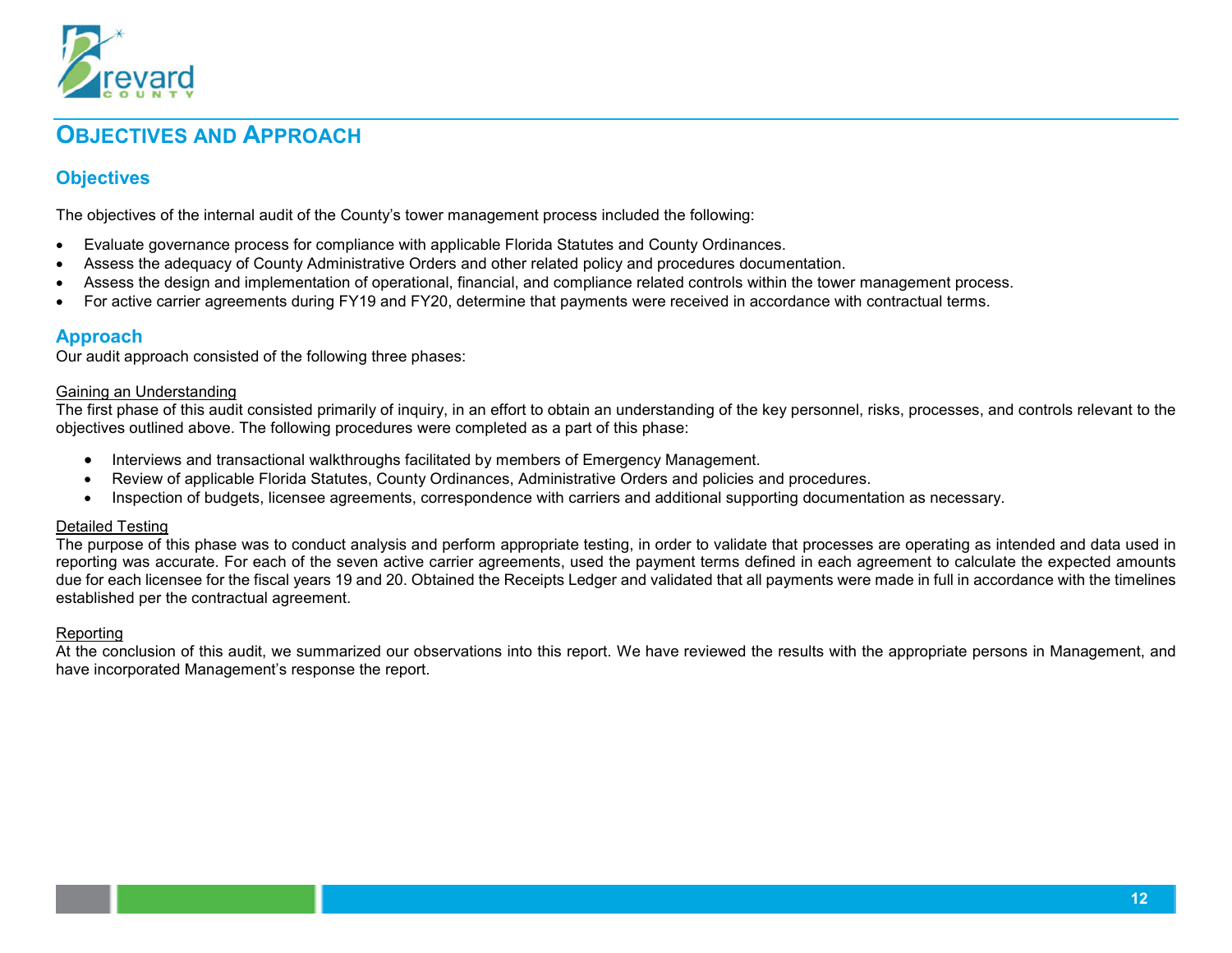

# **OBJECTIVES AND APPROACH – CONTINUED**

Provided below is the observation risk rating definitions for the detailed observations starting on the following page.

| <b>Observation Risk Rating Definitions</b> |                                                                                                                                                                                                                                                                                                         |
|--------------------------------------------|---------------------------------------------------------------------------------------------------------------------------------------------------------------------------------------------------------------------------------------------------------------------------------------------------------|
| Rating                                     | <b>Explanation</b>                                                                                                                                                                                                                                                                                      |
| Low                                        | Observation presents a low risk (i.e., impact on financial statements, internal control environment, brand,<br>or business operations) to the organization for the topic reviewed and/or is of low importance to business<br>success/achievement of goals.                                              |
| <b>Moderate</b>                            | Observation presents a moderate risk (i.e., impact on financial statements, internal control environment,<br>brand, or business operations) to the organization for the topic reviewed and/or is of moderate importance<br>to business success/achievement of goals. Action should be in the near term. |
| <b>High</b>                                | Observation presents a high risk (i.e., impact on financial statements, internal control environment, brand,<br>or business operations) to the organization for the topic reviewed and/or is of high importance to business<br>success/achievement of goals. Action should be taken immediately.        |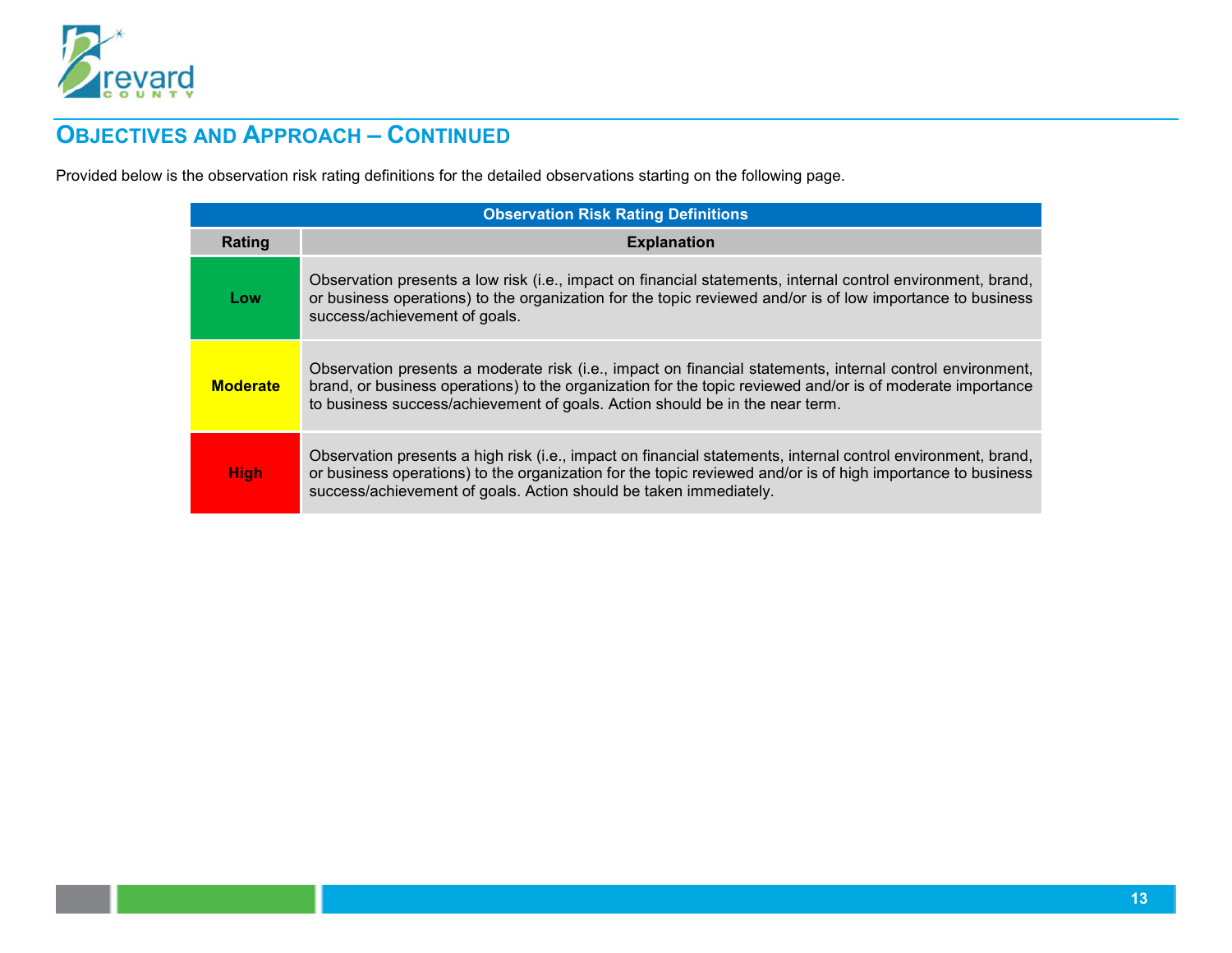

# **OBSERVATIONS MATRIX**

| <b>Observation</b>    | 1. Governance and Update to the Strategic Plan for the Cell Tower Management Process                                                                                                                                                                                                                                                                                                                                                                                                                                                                                                                                                                                                                                                                                                                                                                                                                                                                                                                                                                                                                                                                                                                                                                                                                                                                                                                                                                                                                                |
|-----------------------|---------------------------------------------------------------------------------------------------------------------------------------------------------------------------------------------------------------------------------------------------------------------------------------------------------------------------------------------------------------------------------------------------------------------------------------------------------------------------------------------------------------------------------------------------------------------------------------------------------------------------------------------------------------------------------------------------------------------------------------------------------------------------------------------------------------------------------------------------------------------------------------------------------------------------------------------------------------------------------------------------------------------------------------------------------------------------------------------------------------------------------------------------------------------------------------------------------------------------------------------------------------------------------------------------------------------------------------------------------------------------------------------------------------------------------------------------------------------------------------------------------------------|
| <b>Moderate</b>       | Although Administrative Order - 60 has been implemented to provide guidance over cell tower management, there is opportunity to<br>strengthen the related governance structures in support of an optimized and consistently enforced process. Specifically, Internal Audit noted<br>the following items:<br>Although Emergency Management does have strategic plans to proactively increase available 800MHz capacity and to advertise<br>these opportunities through County-driven solicitation of bids, it has been seven (7) years since an in-depth analysis and formally<br>documented strategic plan has been completed (i.e. a "Master Plan.") Without regular Master Plan review under counsel of expert<br>resources having current knowledge of telecommunications industry trends and technical specifications, the County may face<br>inefficient expenditure of resources (personnel time, funds) or may miss opportunities to maximize revenue from towers.<br>Policies do not explicitly state that all tower guardianship or intent to construct a new tower, or add antenna or other cellular<br>equipment to an existing tower be reported to Asset Management. An incomplete or inaccurate asset inventory may hinder the<br>County's ability to fully capitalize on existing assets. Further, the absence of this requirement makes it more difficult to enforce<br>policy requirements and ensure that Emergency Management is appropriately engaged in all tower management functions - other |
|                       | County agencies seeking to employ this revenue stream may circumvent the intended processes outlined per AO-60.                                                                                                                                                                                                                                                                                                                                                                                                                                                                                                                                                                                                                                                                                                                                                                                                                                                                                                                                                                                                                                                                                                                                                                                                                                                                                                                                                                                                     |
| <b>Recommendation</b> | In support of a strategic approach to maximize revenue streams through focused solicitation of bids for new tower builds or colocations in<br>prime locations, the County may consider the creation of an up-to-date, forward looking Telecommunications Master Plan. The Master Plan,<br>as owned by Planning and Development (i.e. Zoning), shall consider inputs from internal County experts such as Emergency Management<br>and/or contracted industry resources. We recommend coordination with Planning and Development. The wide-scale approval of a holistic<br>strategic plan could expedite the competitive speed to market during the Board of County Commissioners approval process.                                                                                                                                                                                                                                                                                                                                                                                                                                                                                                                                                                                                                                                                                                                                                                                                                   |
|                       | In consideration of succession planning needs, the County should continue to invest in training the Radio Frequency Engineer on the<br>procedural tasks currently owned by the 800MHz Manager. Appointment of a full-time, dedicated resource may become more necessary<br>as the number of active license agreements continues to rise, however this expense is likely to be offset with the increased revenue<br>generation over time.                                                                                                                                                                                                                                                                                                                                                                                                                                                                                                                                                                                                                                                                                                                                                                                                                                                                                                                                                                                                                                                                            |
|                       | Finally, AO - 60 should be enhanced to include a description of the role of Asset Management and the related reporting requirement for all<br>agencies with intent to construct a new tower or add an antenna or other cellular equipment to an existing tower.                                                                                                                                                                                                                                                                                                                                                                                                                                                                                                                                                                                                                                                                                                                                                                                                                                                                                                                                                                                                                                                                                                                                                                                                                                                     |
|                       | (Continued on next page.)                                                                                                                                                                                                                                                                                                                                                                                                                                                                                                                                                                                                                                                                                                                                                                                                                                                                                                                                                                                                                                                                                                                                                                                                                                                                                                                                                                                                                                                                                           |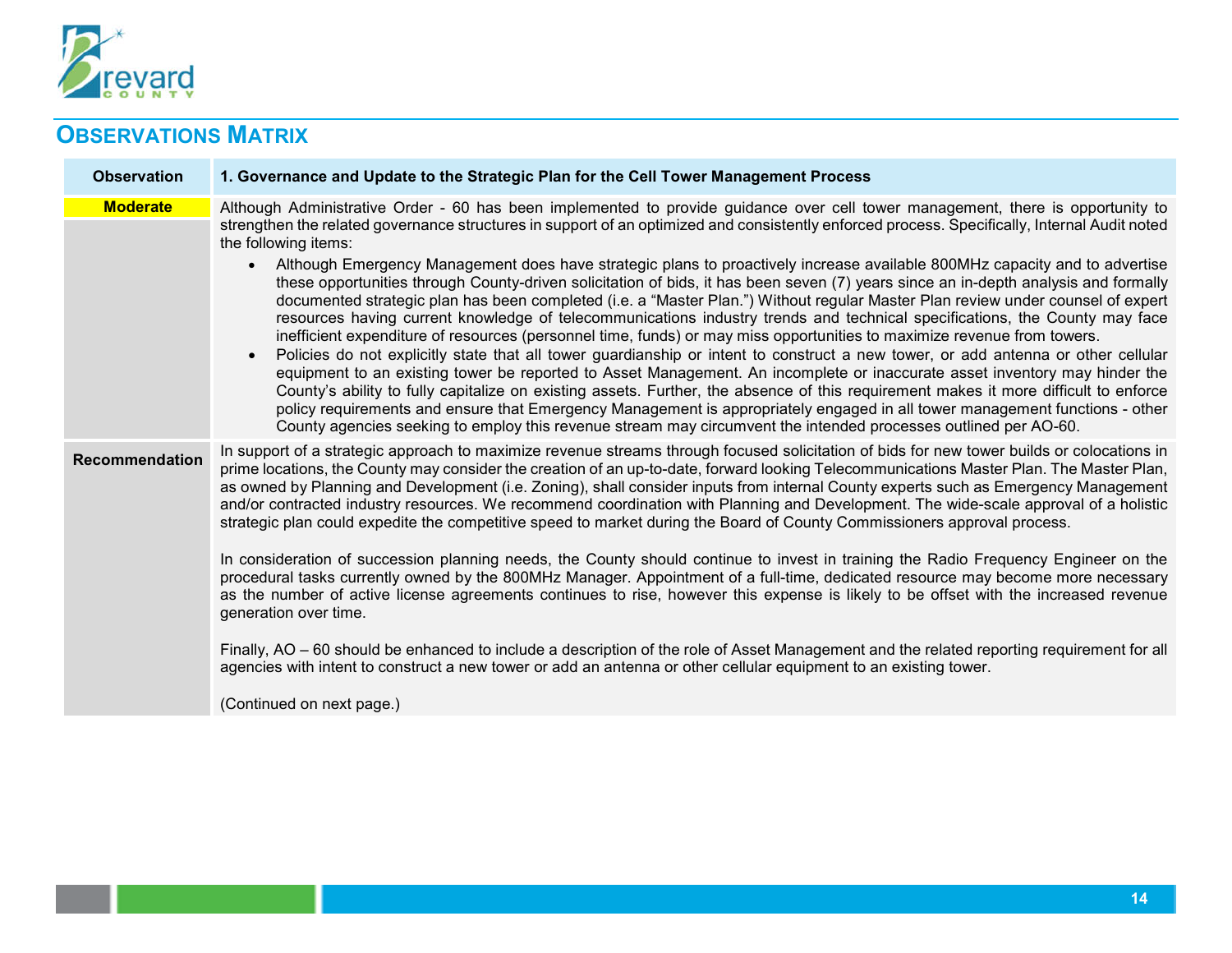

# **OBSERVATIONS MATRIX – CONTINUED**

| <b>Observation</b>                 | 1. Governance and Update to the Strategic Plan for the Cell Tower Management Process (Continued)                                                                                                                                                          |
|------------------------------------|-----------------------------------------------------------------------------------------------------------------------------------------------------------------------------------------------------------------------------------------------------------|
| Management's<br><b>Action Plan</b> | Response: On an annual basis, Planning & Development will assess the need to update the Brevard County Wireless Telecommunications<br>Master Plan; based on the wireless industry trends, marketplace, and the number of land acquisitions by the County. |
|                                    | Emergency Management will update the AO-60 to include Asset Management's role regarding new towers and wireless collocations.                                                                                                                             |
|                                    | Responsible Party: Emergency Management and Planning & Development                                                                                                                                                                                        |
|                                    | <b>Estimated Completion Date: 04/01/2021</b>                                                                                                                                                                                                              |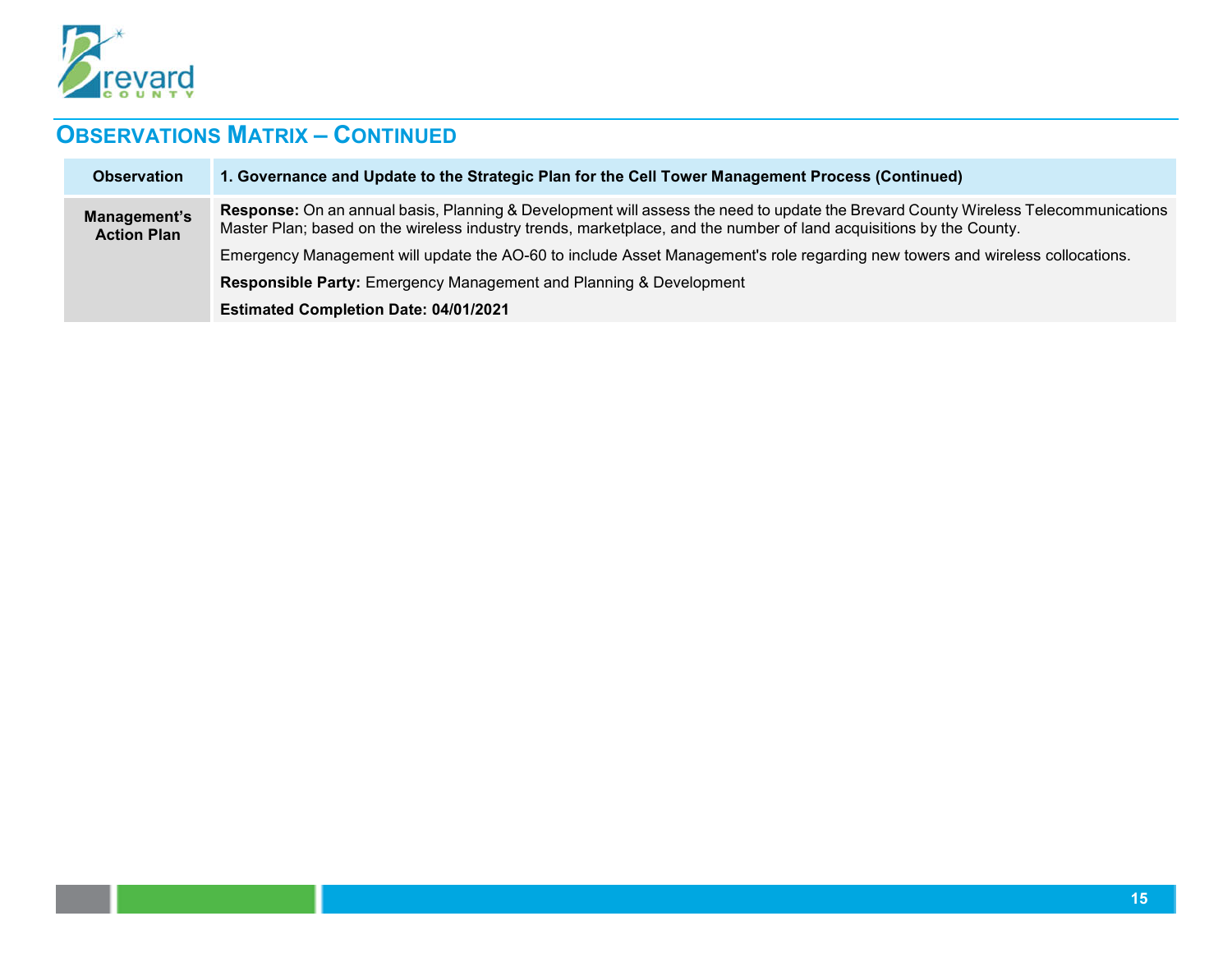

### **APPENDIX A**